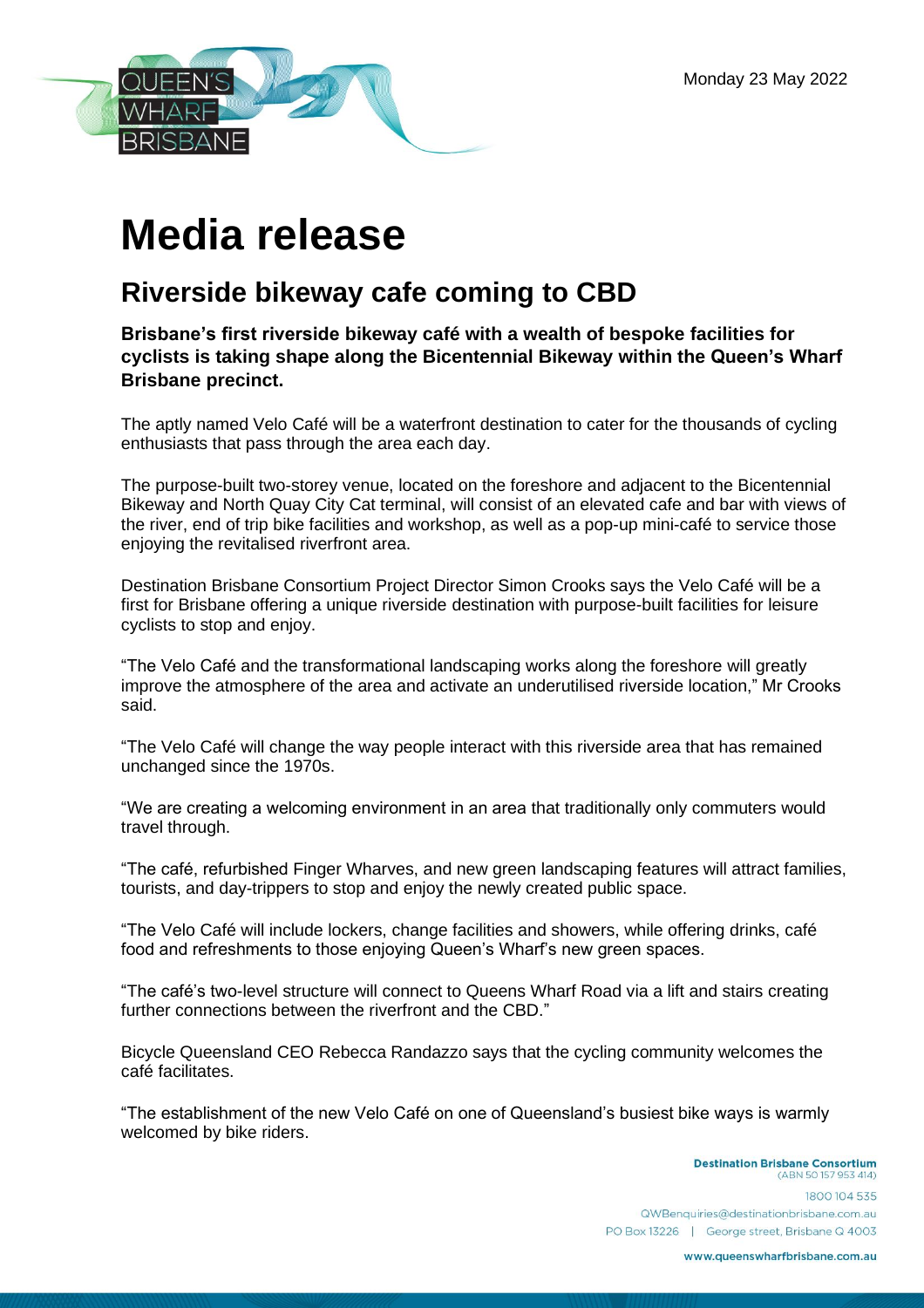

"The inclusion of toilet amenities, lockers, change facilities and showers will encourage more people to visit the city by bicycle and feel more connected to great destinations like Queens Wharf.

"We can't overlook the obvious synergy of the café facilities. For many Brisbane bike riders, coffee and riding go together like Disney and happily ever after."

To upgrade the area under the Riverside Expressway and connect the over-river Landing areas to the foreshore, the Bicentennial Bikeway adjacent the integrated resort will need to be diverted from Tuesday 24 May for around 12 months.

"As well as creating the Velo Café and its amenities, there are extensive landscaping and resurfacing works required to upgrade the existing bikeway and foreshore area under and extending out beyond the Riverside Expressway," Mr Crooks said.

"Bikeway users will be the first people to use the new Landing areas, which have created around 6,000m2 of new public space and push out over the river by up to 40m beyond the Riverside Expressway.

"The bikeway diversion, which will take bikeway users out along the edge of the Landing, is quite straightforward compared to the diversion we implemented in 2018 behind QUT when the Consortium built the Mangrove Walk and upgraded the first 500-metres of Bicentennial Bikeway.

"We've been working with Bicycle Queensland and other stakeholders to ensure a safe diversion is in place with clear lines of sight and no blind corners.

"Plenty of signage is in place to ensure the safety of all bikeway users and make sure there are no surprises for those that travel along this popular riverside route."

The Velo Café and transformed public space is set to open in 2023 with the main integrated report.

For more information on the bikeway diversion visit [https://queenswharfbrisbane.com.au/updates/bicentennial-bikeway-diversion-adjacent](https://queenswharfbrisbane.com.au/updates/bicentennial-bikeway-diversion-adjacent-to-queens-wharf-site/)[to-queens-wharf-sit](https://queenswharfbrisbane.com.au/updates/bicentennial-bikeway-diversion-adjacent-to-queens-wharf-site/)e/